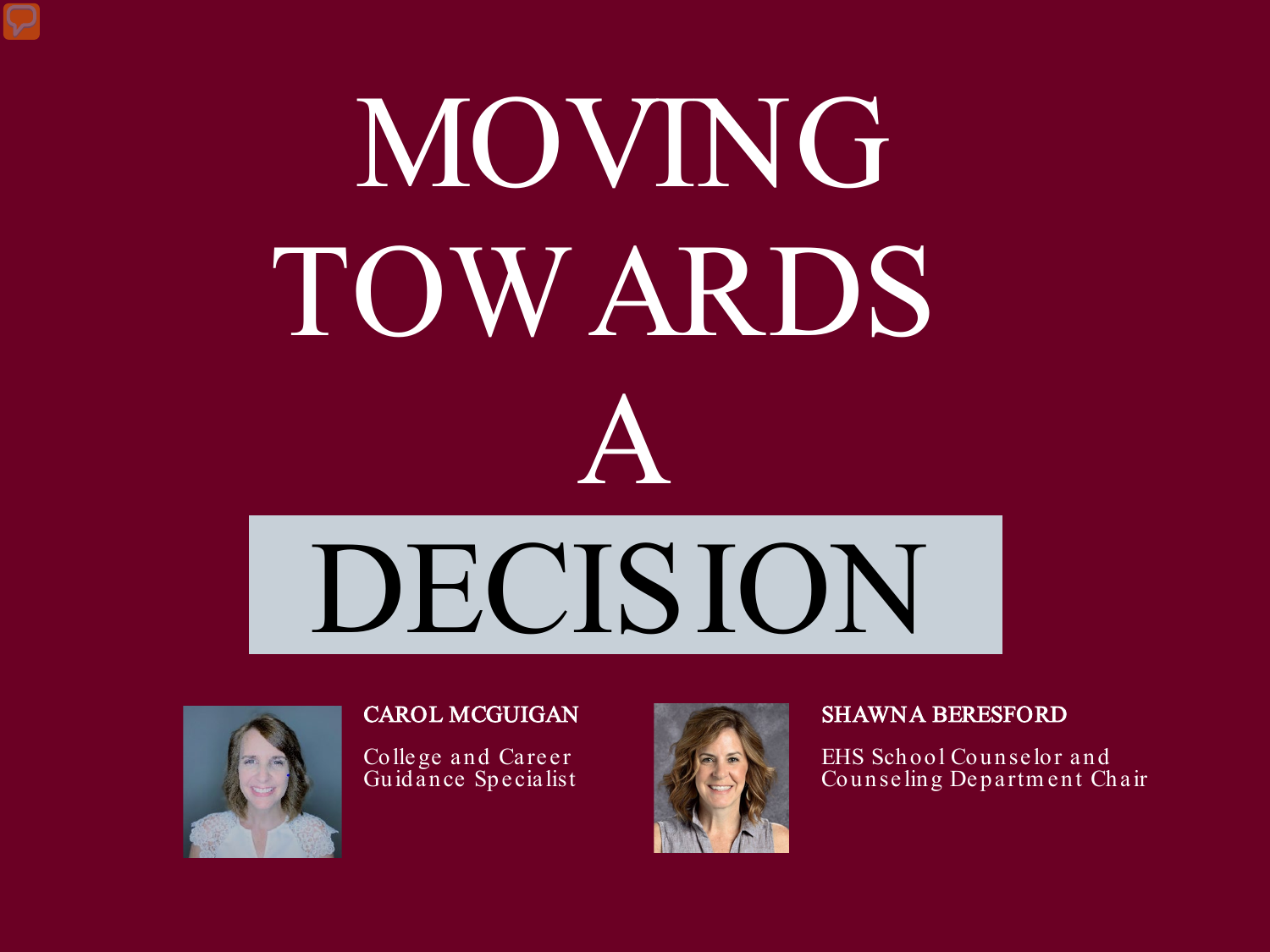

# 77

### DAYS UNTIL EASTLAKE'S DESTINATION DAY CELEBRATION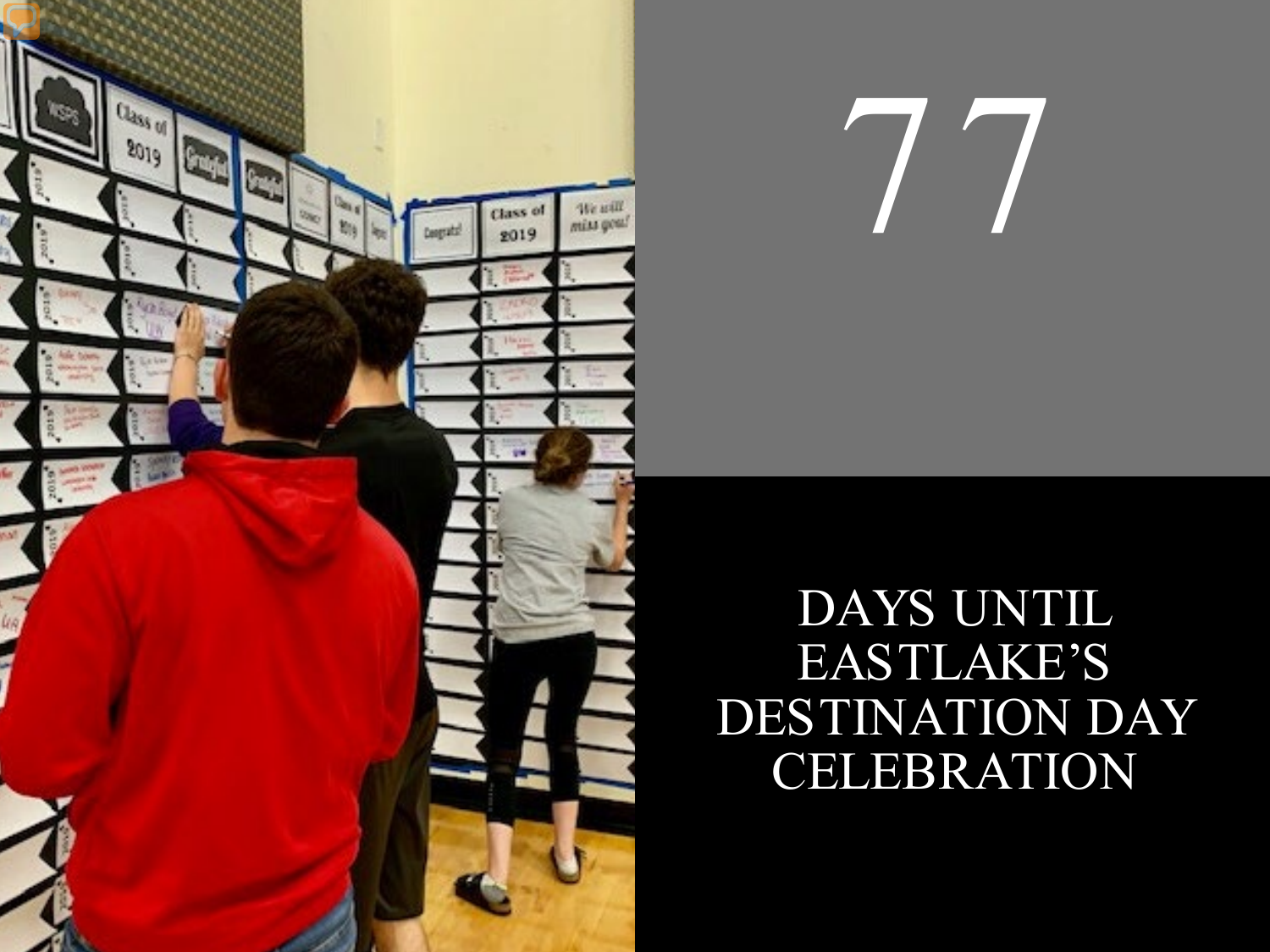## THINK AGAIN **ABOUT**





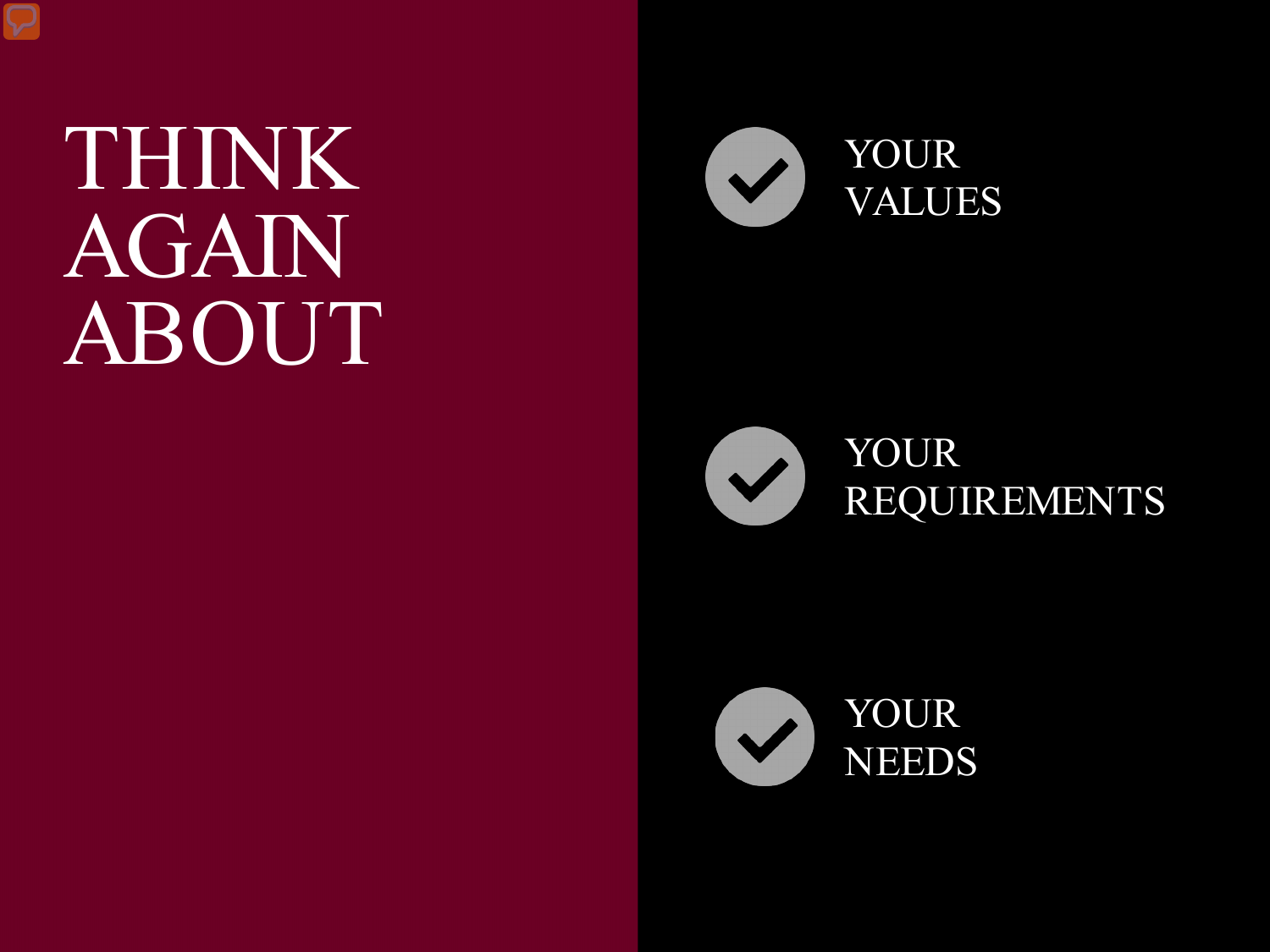BLAZE YOUR OWN TRAIL IN LIFE. MAKE YOUR OWN CHOICES AND MAKE YOUR OWN MISTAKES. IT'S THE ONLY WAY YOU'LL FIND YOUR OWN HAPPINESS, NOT SOMEONE ELSE'S

AUTHOR M. LEIGHTON

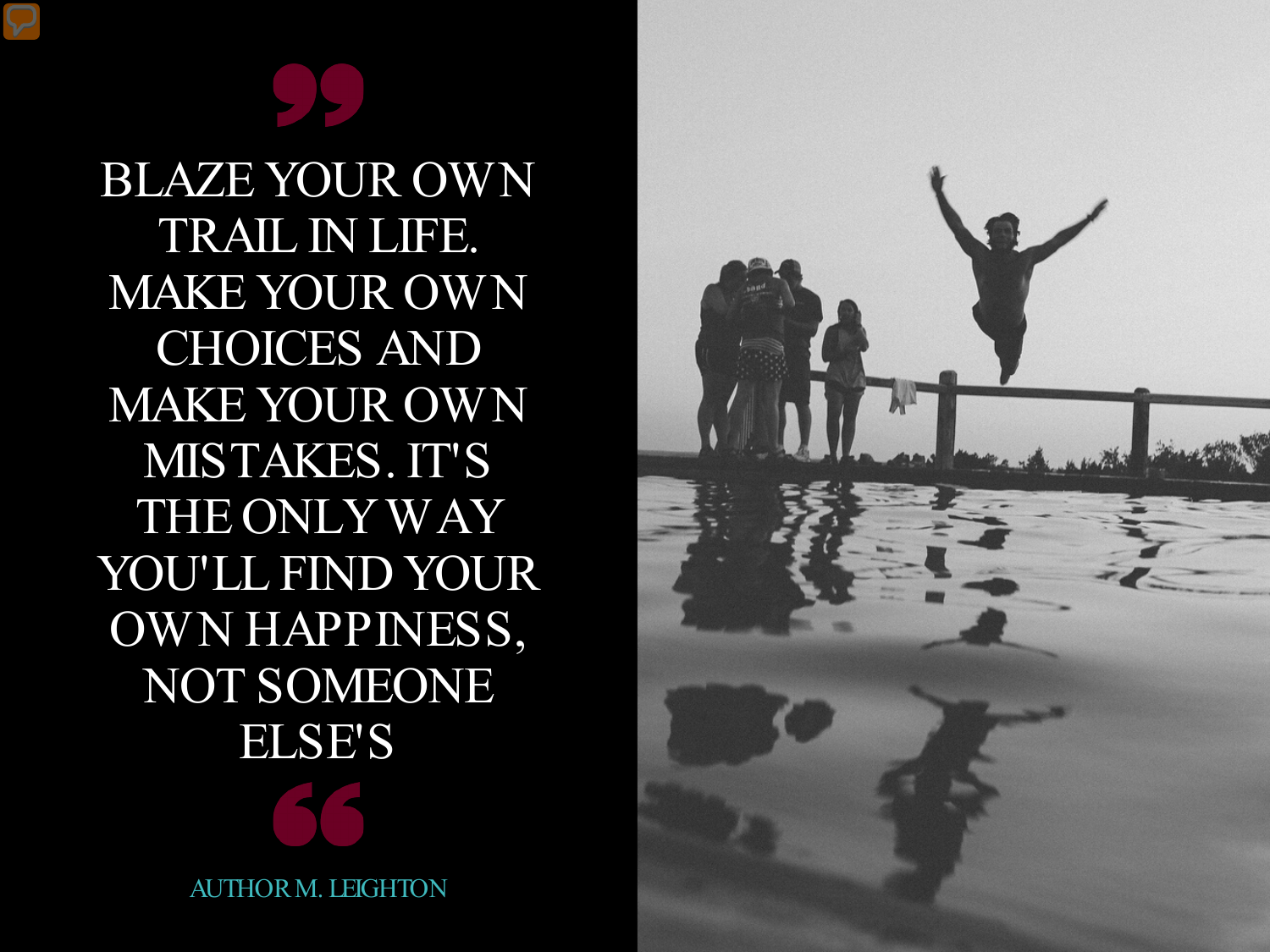## FINAL RESEARCH





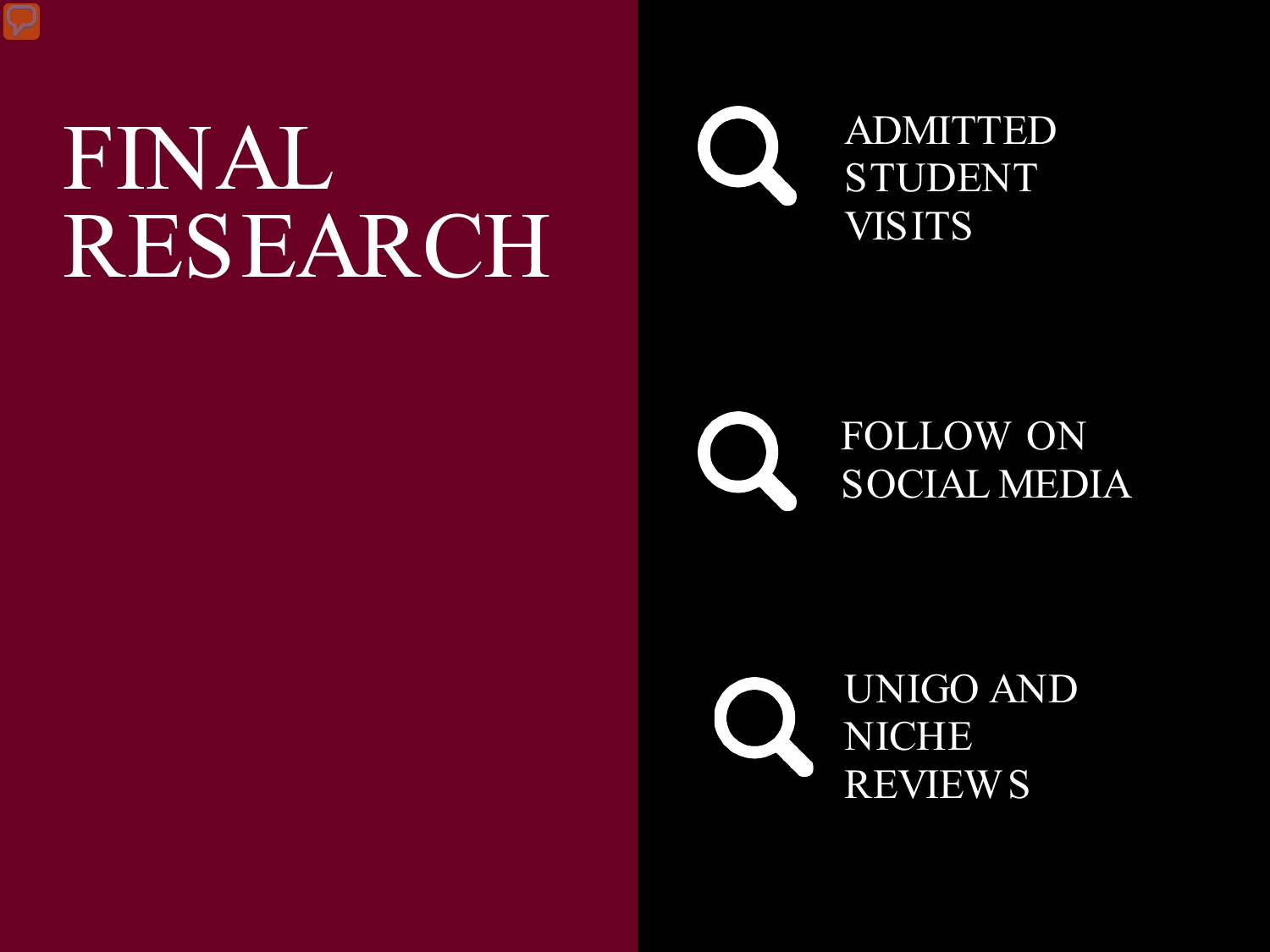### **Good, Bad, Ugly**

De s c r ibe t h e students at your school?

**What kind of person should NOT attend this school?**

What's unique about your campus?

What is the WORST THING about your school?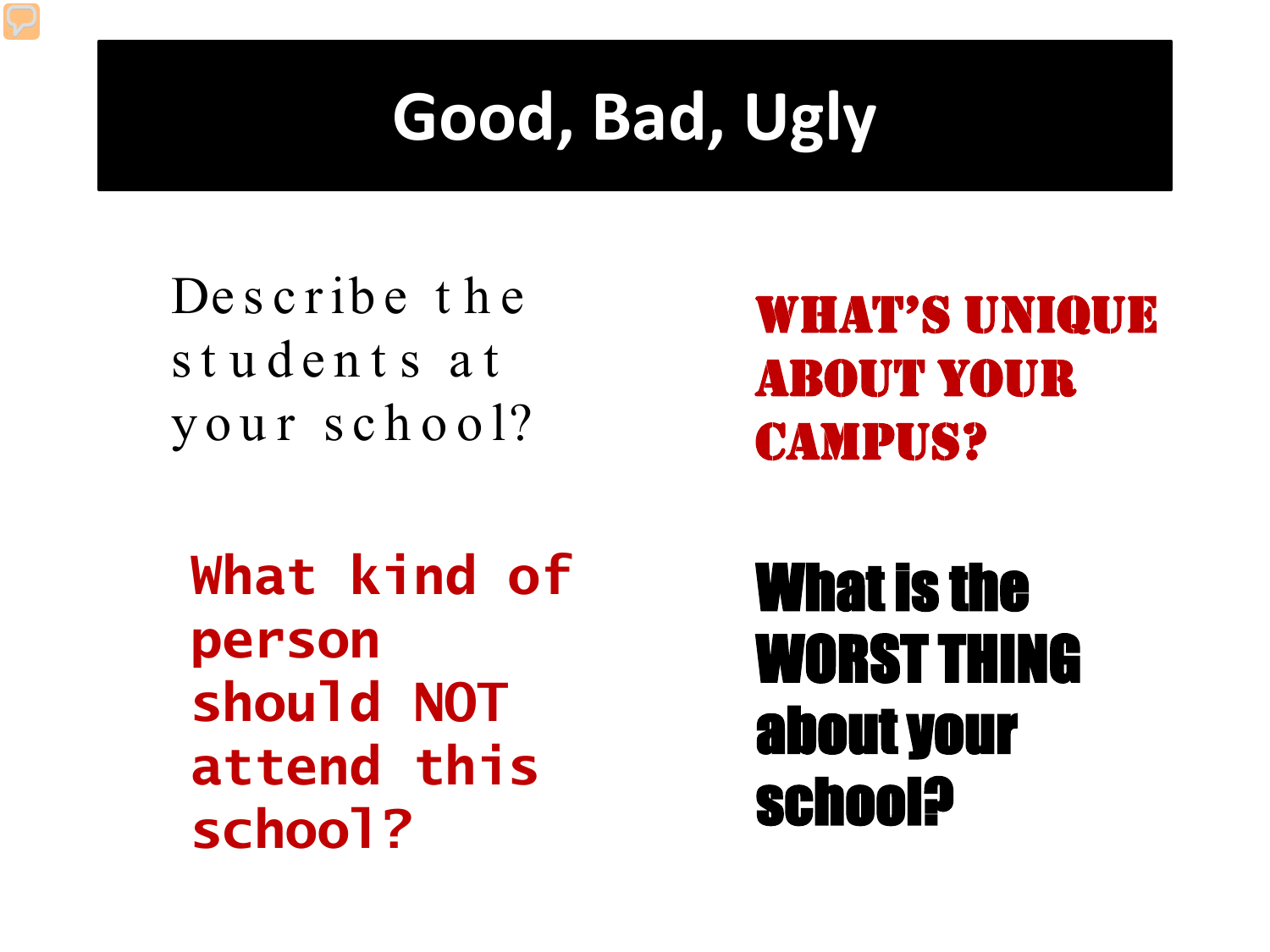### **What are students saying?**

Unigo Reviews of a popular school

"Class availability can be a nightm are here"

"The housing system …is sim ply running out of room"

"It takes a lot of perseverance and m otivation to get out of bed and walk a m ile and a half in the snow to get to a 9 am lecture."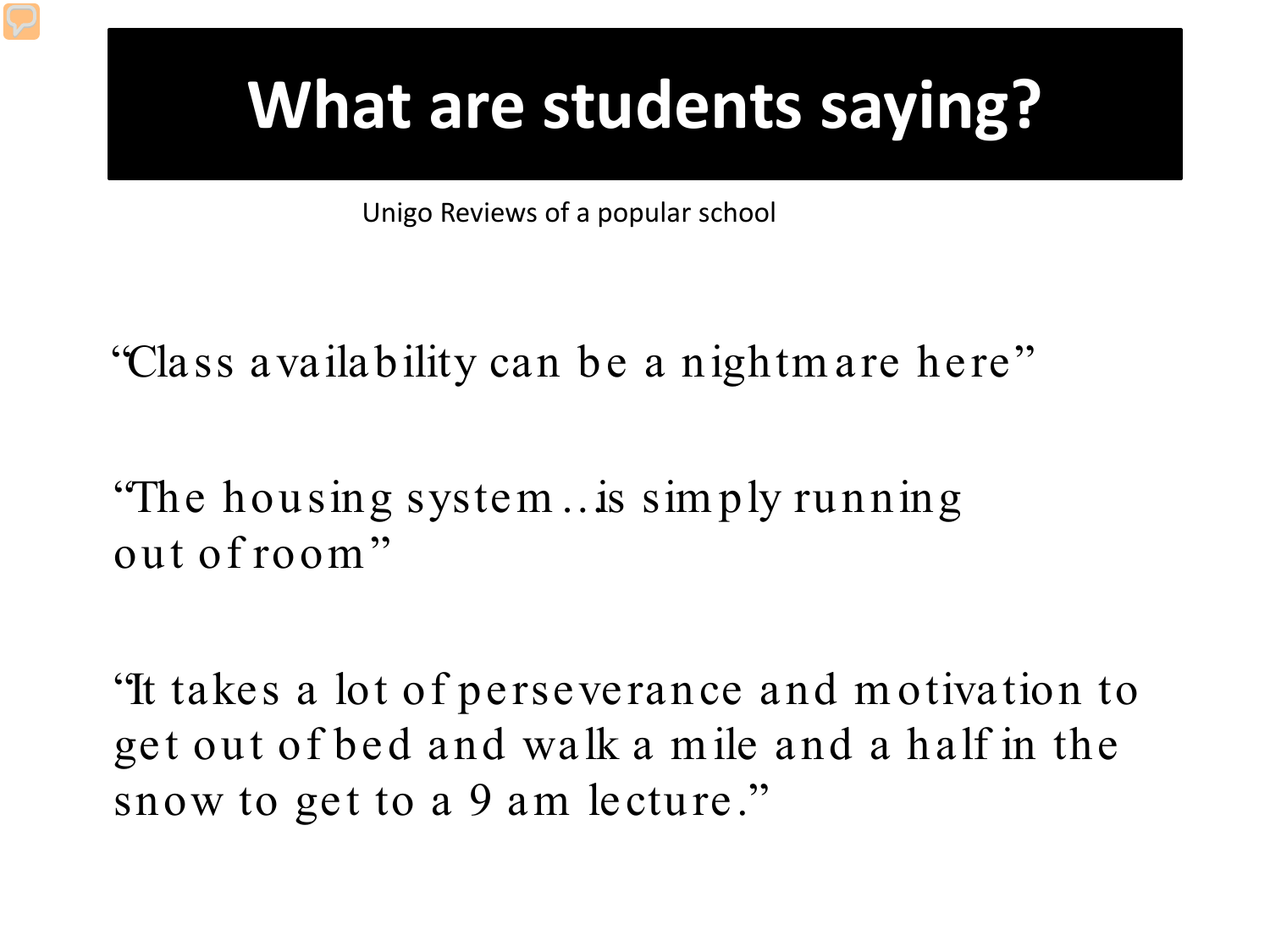THINGS STUDENTS SHOULD RESEARCH MORE

- Can I get my major?
- Ease of getting classes
- 4-year grad rate
- Mandatory classes
- AP/other credit
- Freshman retention
- Housing guarantees
- Social Fit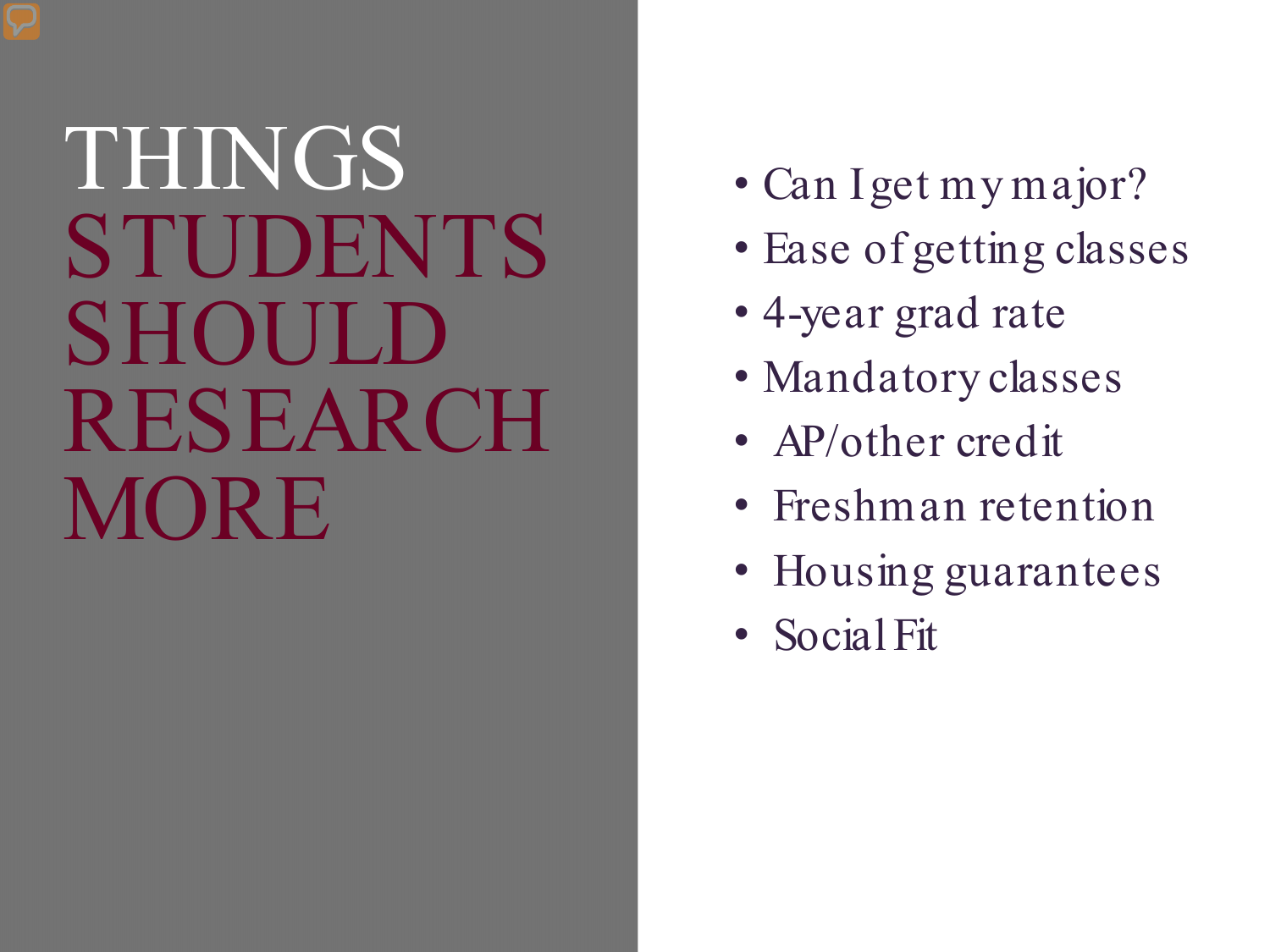## MONEY, MONEY, MONEY



FAFSA/ WASFA





#### ESTIMATE OTHER EXPENSES

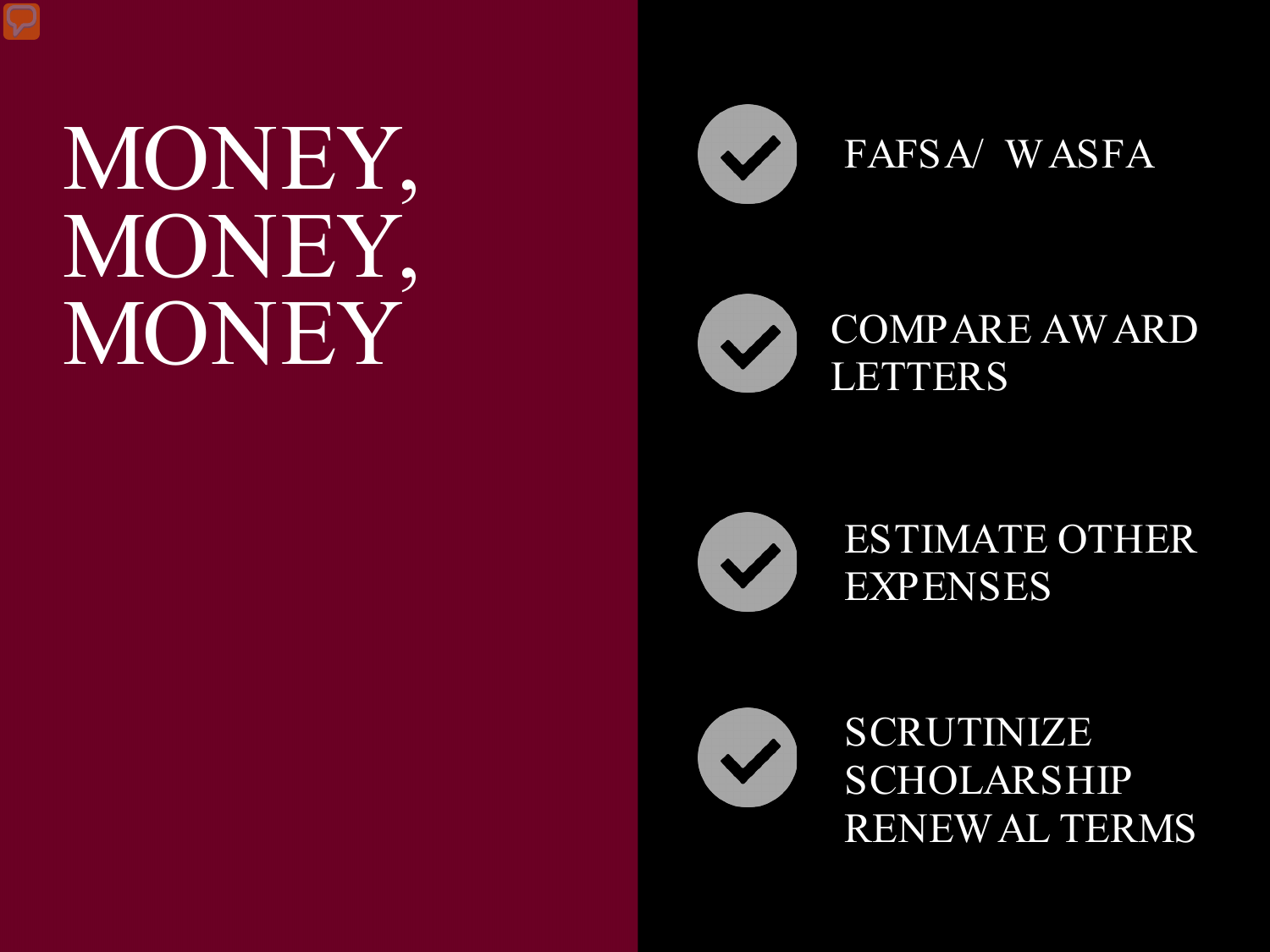## DEFERRED AND WAITLIST





EXPRESS INTEREST



FRAME UPDATES W/ MAJOR IN MIND

ASSESS ODDS (COMMON DATA SET) AND BE REALISTIC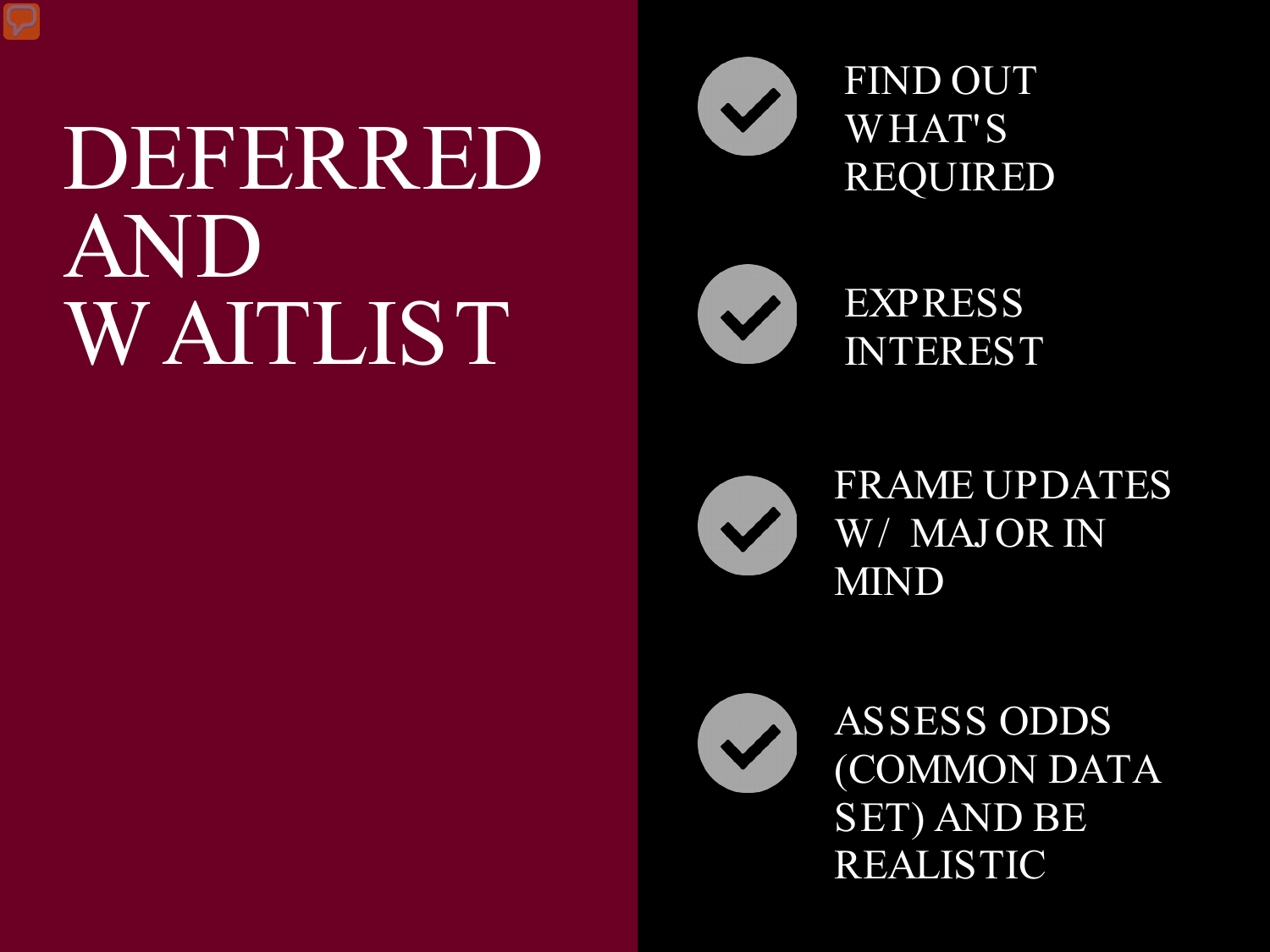## NO SENIORITIS



COLLEGES CAN AND WILL REVOKE ADMISSIONS

### BE CAREFUL

- Schedule changes
- Gra d e s
- New student Orie nt a t ion m is b e ha vior
- Social Media
- Dishonesty on a p p lica t ion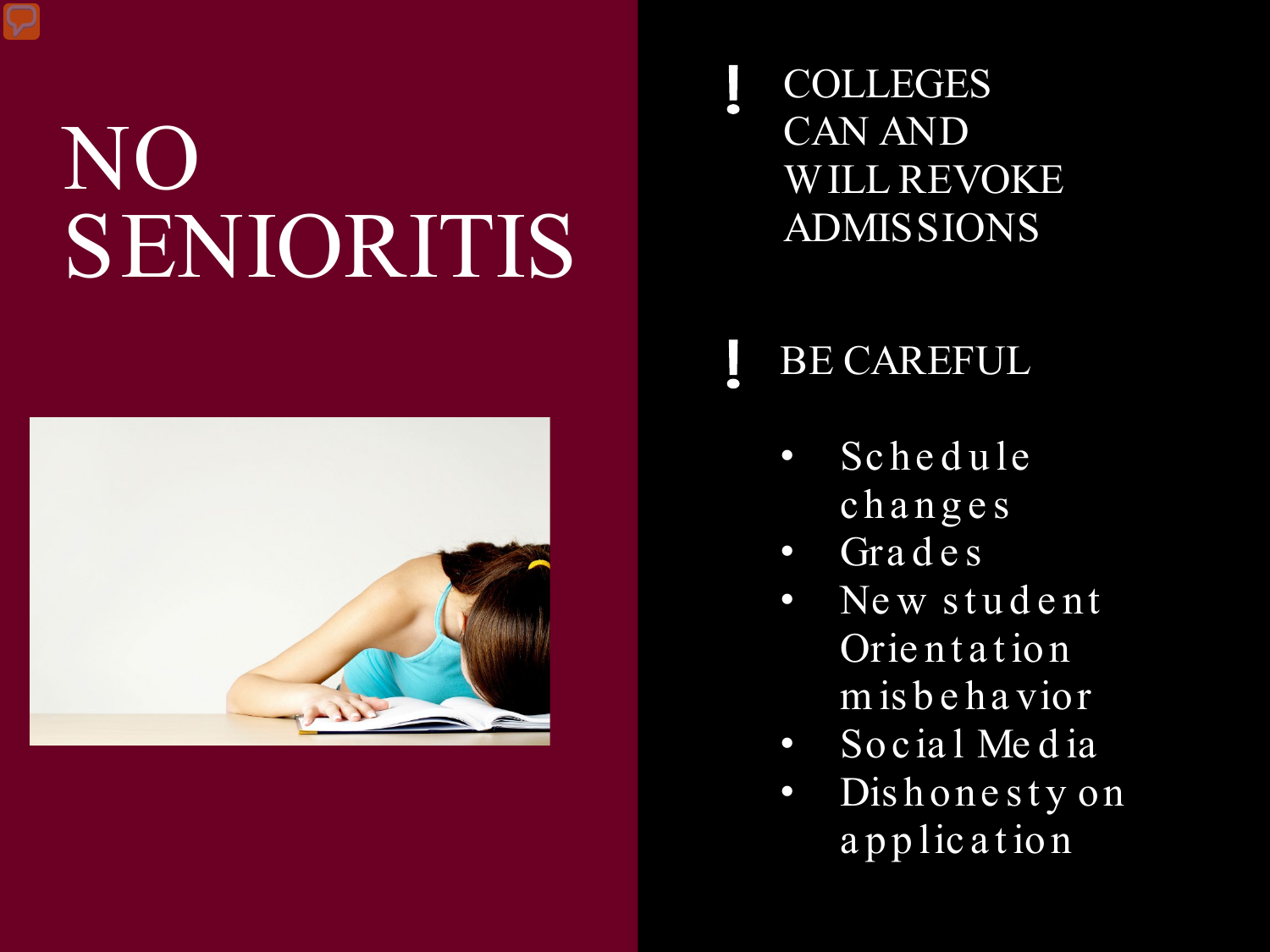## FOLLOW THROUGH



#### NO DOUBLE DEPOSITING



LET YOUR "NO'S" **KNOW**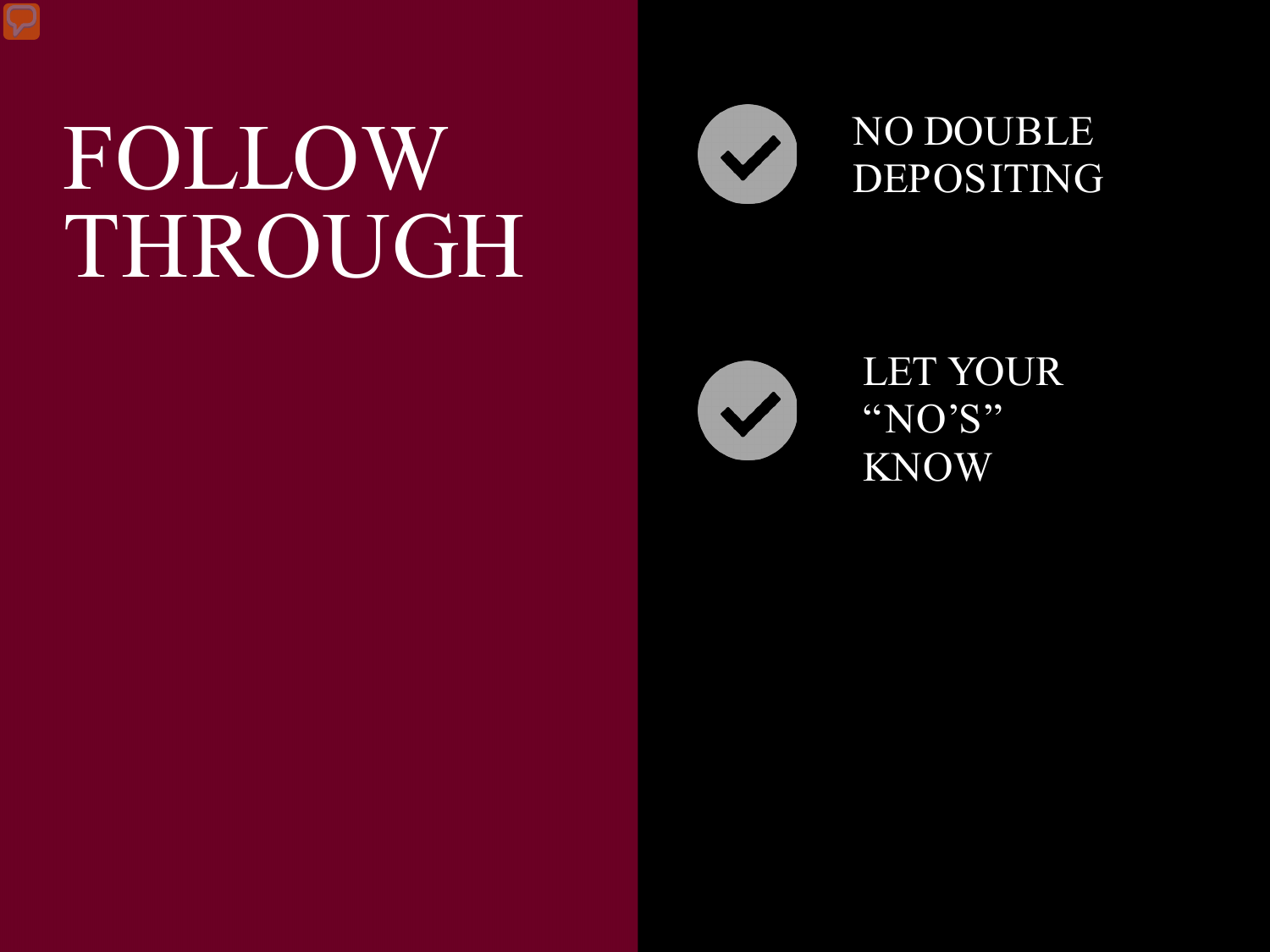#### COMMUNITY/ TECH MILITARY

- Apply
- FAFSA
- Placem ent
- New student orientation
- Register

- Find Recruiter contacts on the College & Career Team
- ASVAB will be held at EHS on 4/27. Sign up!

- Earn as your Learn
- Departm ent of Labor and Industry website has abundant resources

#### APPRENTICESHIP GAP YEAR/ WORK

- Find resources on Team s
- Investigate deferral policies
- Many jobs offer tuition benefits.